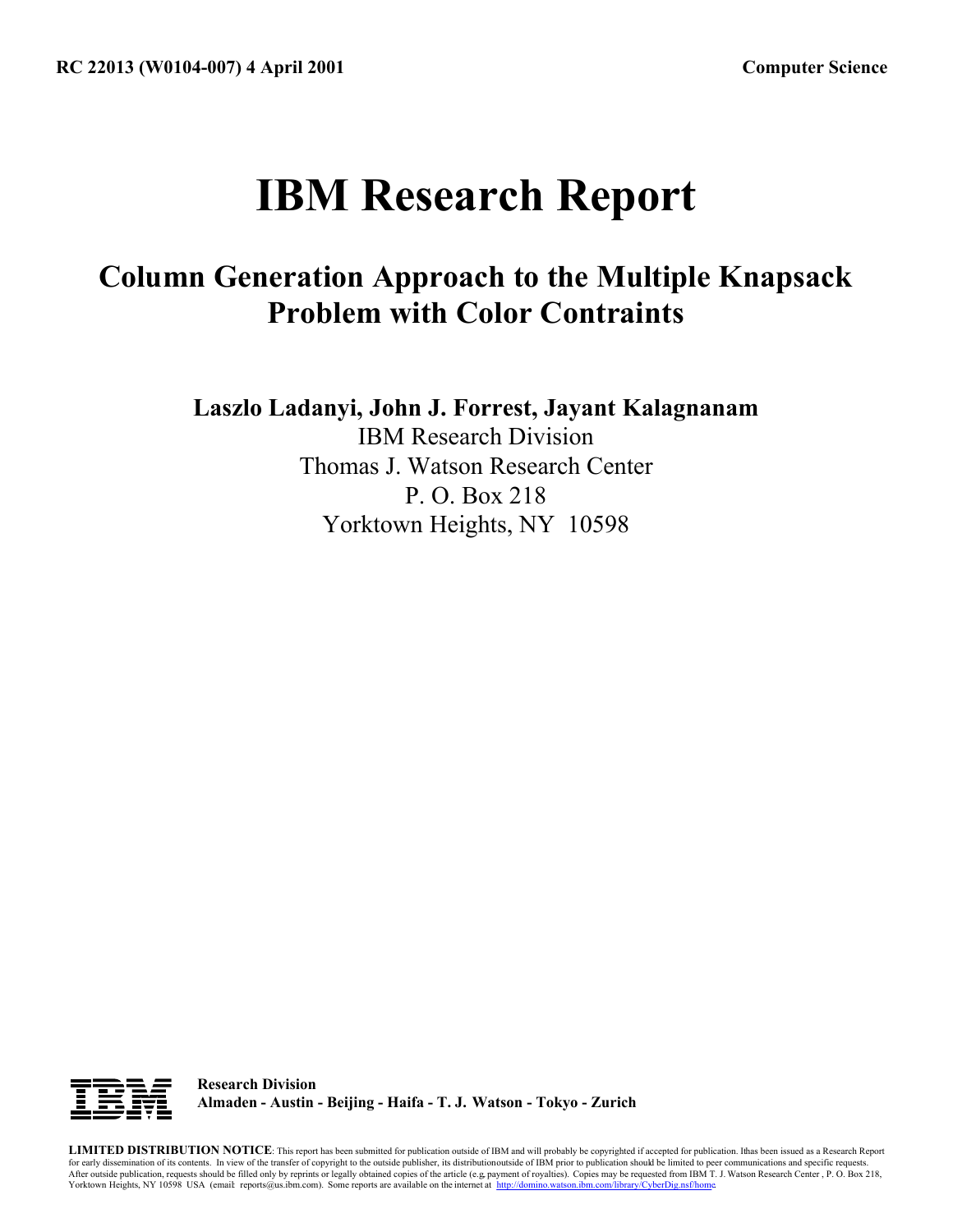### Column Generation Approach to the Multiple Knapsack Problem with Color Constraints

Laszlo Ladanyi • John J. H. Forrest • Javant Kalagnanam

IBM Research Division, Thomas J. Watson Research Center, P.O.Box 218, Yorktown Heights, NY 10598  $ijforce@us.jbm.com$  •  $jayant@us.jbm.com$  •  $ladanyi@us.jbm.com$ 

In this paper, we study a new problem which we refer to as the multiple knapsack with color constraints *(MKCP)*. Motivated by a real application from the steel industry, the MKCP can be formulated by generalizing the multiple knapsack problem along two directions: (i) adding assignment restrictions on items which can be assigned to a knapsack, (ii) adding a new attribute (called "color" in the paper) to an item and then adding the associated "color" constraints which restrict the number of distinct colors which can be assigned to a knapsack to two. These generalizations make the problem computationally difficult to solve to optimality in practice as well as in theory. A real life instance (called  $mkc$ ) of this problem class is available through MIPLIB and a larger instance  $(mkc\gamma)$  is downloadable from the IBM Deep Computing Institute  $[12]$ .

The focus of this paper is to present computational results for the two mentioned instances of this problem. We present the original (natural) formulation for the problem then reformulate it and use column generation to solve it. The column generation problem is modeled and solved as a knapsack problem with color constraints. We solve  $mkc$  to optimality and use Dantzig-Wolfe decomposition for lower bounding the other instance. Solving mkc to optimality took less time than it takes to solve the LP relaxation of the original formulation. The larger instance is solved to near-optimality (within .7% of optimality) in a fraction of the time required to solve the original relaxed LP.

(Integer Programming; Column Generation; Inventory-Production Applications)

#### Introduction 1.

In this paper we introduce a multiple knapsack problem with color constraints (MKCP). Conventional multiple knapsack problem considers a set of n items which need to be packed into  $m$  knapsacks to maximize profit. We generalize this conventional problem by associating a color attribute with each item and restricting the number of colors in any knapsack. Although the number of allowable colors in any knapsack can in general be any K, the instances studied arose from an application allowing no more than two colors. Additional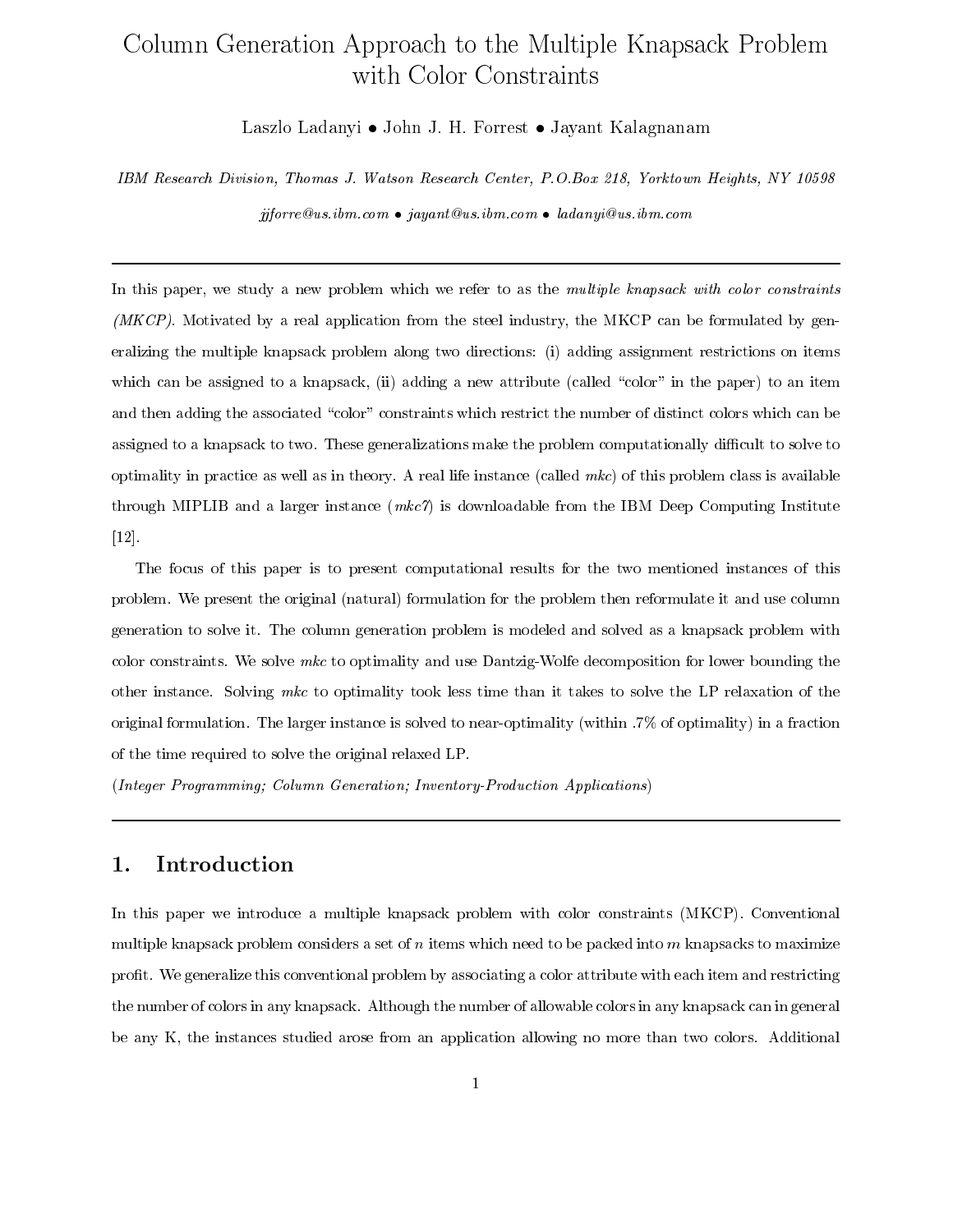assignment restrictions are specified in terms of a subset of knapsacks which can hold a given item. While the knapsack problem and the multiple knapsack problem are theoretically hard to solve in practice they (especially the knapsack problem) tend to be relatively easy to optimize. The generalizations we have introduced, however, make the MKCP difficult to solve to optimality in practice as well as in theory. In this paper we first introduce the original, "natural" Integer Programming formulation to the MKCP then provide an alternate formulation that is very well suited for a pricing (column generation) based algorithm. We show that the new formulation is much more efficient in quickly solving large real instances to near-optimality. In fact, the  $mkc$  instance is solved to optimality.

The multiple knapsack problem with color constraints is motivated by the *surplus inventory matching* problem in the steel industry [6]. Production planning begins with an order book which contains a list of orders that need to be satisfied. Before planning production, an attempt is made to satisfy orders using leftover slabs from surplus inventory. The problem of applying orders against an existing surplus inventory is the surplus inventory matching problem and can be formulated as a multiple knapsack problem with color and assignment constraints. The goal of inventory matching is to maximize the total weight of the order book that is applied against existing inventory and to minimize the leftover weight of each used slab. In the following paragraphs we explain the background for the assignment and color constraints starting with the assignment constraints.

For each order in the order book we can identify a set of applicable slabs from the surplus inventory. These assignment restrictions are based on quality and physical dimension considerations. For any given order only slabs which are of the same quality or better can be applied. In addition, the thickness and width requirements for each order need to be compatible with those of the slab applicable. These considerations restrict the number of applicable slabs for each order.

The color constraints place restrictions on the sets of orders that can be matched to the same slab in the surplus inventory. Because of processing considerations in the finishing line of a steel mill not all orders assignable to a slab can be packed together on that slab. There is a route associated with each order that specifies the set of process operations that need to be applied in the finishing mill. Orders with different routes require different process operations and are referred to as being of different types. Slabs packed with different order types need to be cut before they are processed in the finishing mill. Since cutting slabs is expensive and often the cutting machine is a bottleneck, strong constraints are posed in terms of the number of allowed cuts per slab. The simplest and most commonly used constraint used is to limit the number of required cuts to one; i.e., no more that two order types are allowed on a slab. In order to describe this constraint formally we associate a unique *color* with each route code and restrict the number of colors on a slab to be no more than two. This restricts the number of different order types on a slab to two and the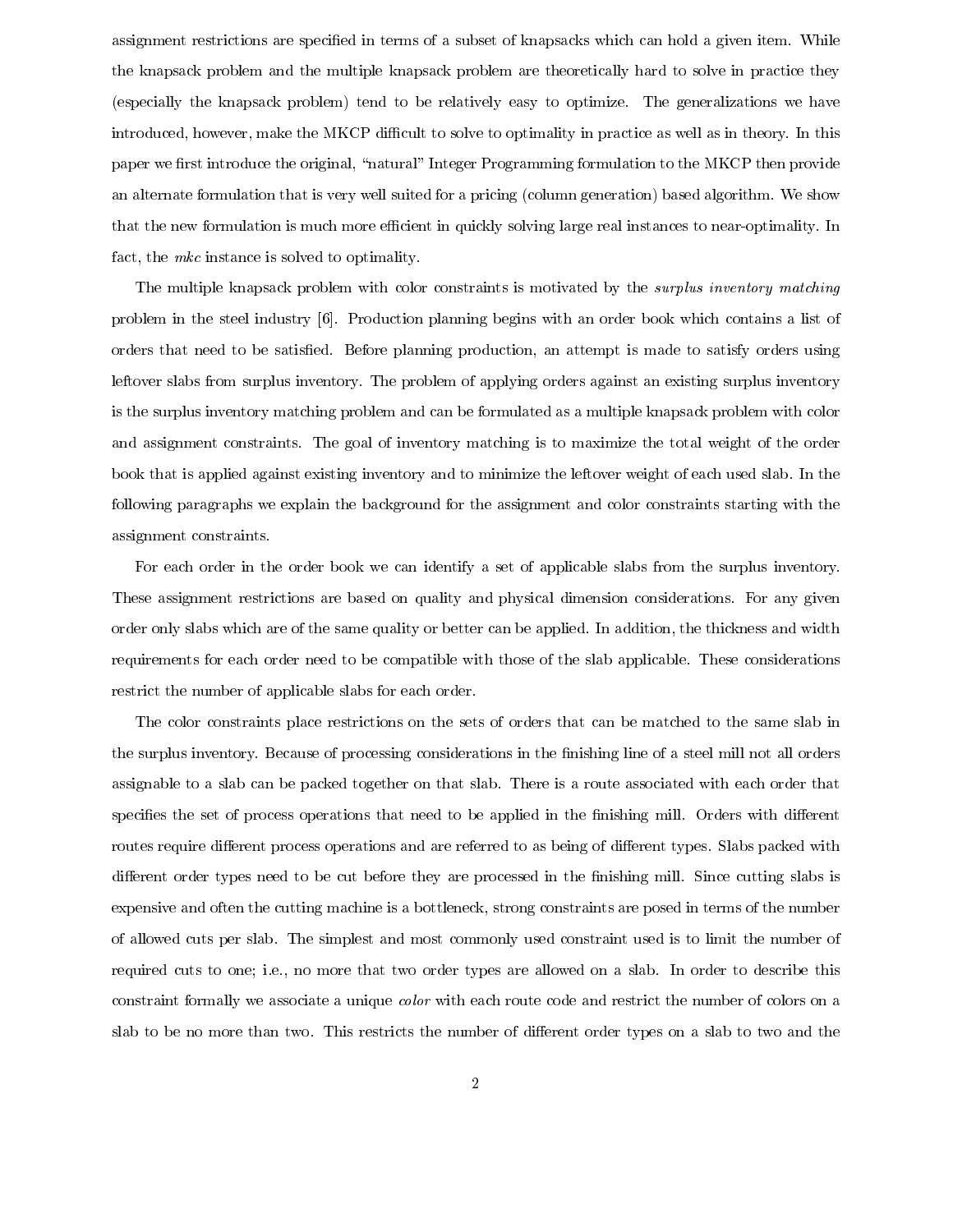Table 1: List of notations I.

| $N$ : The set of orders.                                                           |
|------------------------------------------------------------------------------------|
| $M$ : The set of slabs.                                                            |
| $\therefore$  N , the number of orders.<br>$\, n \,$                               |
| $m$ :  M , the number of slabs.                                                    |
| $i$ running index on the orders.                                                   |
| $j$ : running index on the slabs.                                                  |
| $M^i$ : Set of slabs incident to order i.                                          |
| $N_i$ : Set of orders incident to slab j.                                          |
| $w^i$ : Weight of order i.                                                         |
| $W_i$ : Weight of slab j.                                                          |
| $C_i$ Set of colors incident on slab j.                                            |
| $c^i$ : The color of order i.                                                      |
| $x_i^i$ : 1 if order <i>i</i> is assigned to slab <i>j</i> ; 0 otherwise.          |
| $y_i^c$<br>: 1 if orders of color $c$ obtain material from slab $j$ ; 0 otherwise. |
| $z_i$ : 1 if any order is incident to slab j; 0 otherwise.                         |

number of required cuts to be no more than one.

The rest of the paper is organized as follows. In the following section a natural formulation is given for MKCP. Section 3 describes a reformulation of MKCP. Due to the number of columns in the new formulation a pricing based algorithm is proposed. Results based on this algorithm are presented. Section 4 presents a discussion of the approach and computational results and provides directions for future research.

#### Natural formulation for MKCP  $2.$

In this section, we provide a formulation for MKCP. We say that a slab and an order are *incident* to each other if the order can be manufactured from the slab. We will use the following notation.

Using this notation there are three sets of variables and four sets of constraints in the model:

$$
\max \sum_{i=1}^{n} \sum_{j \in M^{i}} w^{i} x_{j}^{i} - \sum_{j=1}^{m} (W_{j} - \sum_{i \in M^{i}} w^{i} x_{j}^{i}) z_{j}
$$
\n
$$
\sum_{i \in N_{i}} w^{i} x_{j}^{i} \leq W_{j} z_{j} \qquad 1 \leq j \leq m
$$
\n(1)

$$
\sum_{j \in M^i} x_j^i \le 1 \qquad \qquad 1 \le i \le n \tag{2}
$$

$$
\sum_{c \in C_j} y_j^c \le 2 \qquad \qquad 1 \le j \le m \tag{3}
$$

$$
i \le y_j^{c^*} \qquad \qquad 1 \le i \le n, \ j \in M^i \qquad \qquad (4)
$$

$$
x_j^c \in \{0, 1\}
$$
  
\n
$$
1 \le i \le n, \ j \in M'
$$
  
\n
$$
\forall c \in C_j, \ 1 \le j \le m
$$

 $z_j \in \{0,1\}$  $1\leq j\leq m$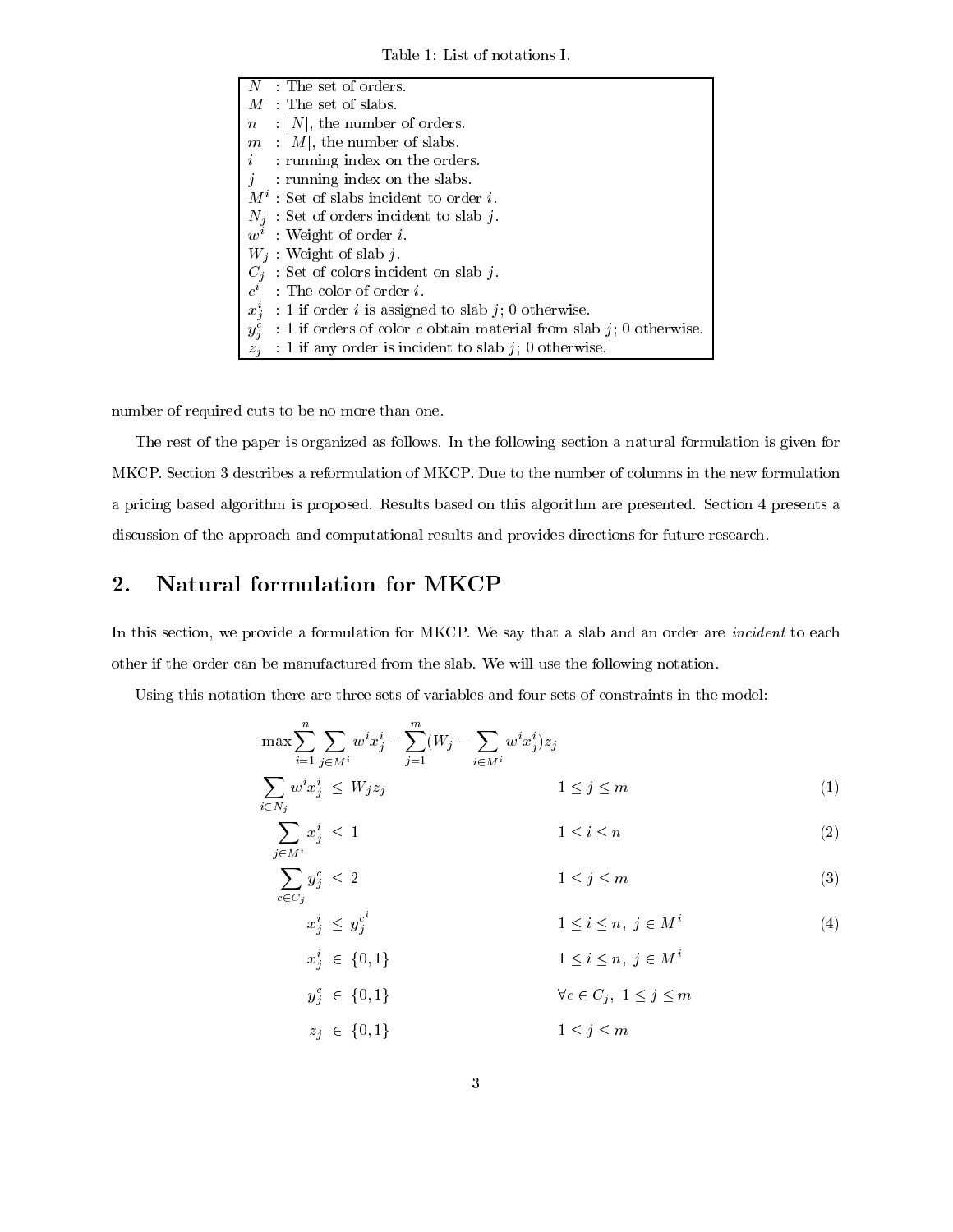The total number of variables in this formulation is

$$
\sum_{i=1}^{n} |M^{i}| + \sum_{j=1}^{m} |C_{j}| + m = \sum_{j=1}^{m} |N_{j}| + \sum_{j=1}^{m} |C_{j}| + m
$$

while the total number of constraints is  $\sum_{i=1}^{n} |M^{i}| + 2m + n$ .

Constraints (1) specify that if a slab is used then the total weight of the orders assigned to the slab cannot exceed the weight of the slab; Constraint (2) describes that each order will be made at most once while constraints  $(3)$  and  $(4)$  enforce the coloring restriction.

Notice that the objective function is non-linear. However, since  $z_j = 0$  forces  $x_j^i$  to be zero for all  $i \in N_j$ and  $z_j = 1$  implies  $x_j^i z_j = x_j^i$ , for all feasible solutions the objective function is equivalent to

$$
\sum_{i=1}^{n} \sum_{j \in M^{i}} w^{i} x_{j}^{i} - \sum_{i=1}^{n} (W_{j} z_{j} - \sum_{j \in M^{i}} w^{i} x_{j}^{i}) = \sum_{i=1}^{n} \sum_{j \in M^{i}} 2w^{i} x_{j}^{i} - \sum_{i=1}^{n} W_{j} z_{j}
$$

The final observation is that the objective function just combines the two stated goals (maximizing satisfied orders and minimizing wasted parts of slabs) with equal weights. This may or may not be the best composite objective, but this is how the creator of the application specified the problem. Also, all that a different composite weight would change is the multiplier 2 for  $w^i$  (the coefficient of  $x^i_j$ ) and the multiplier 1 for  $W_j$  (the coefficient of  $z_j$ ); nothing in the proposed algorithms would need to be changed.

Kalagnanam et. al [6] have studied the polyhedral structure of this problem and have designed a heuristic procedure to find feasible solutions. However, they were not able to solve even the smaller problem to optimality and there was a considerable gap between their lower bound and the best solution they found. In the forthcoming sections we describe a different formulation that helped us to solve  $mkc$  to optimality and gave us a much better upper bound and gap for  $mkc$ . In Section 4 a comparison is given between their and our results.

#### A formulation suitable for column generation 3.

In this section we propose a formulation for the MKCP that is well suited to be solved via column generation. This new formulation has significantly more columns than the original formulation, on the other hand it results in a well studied problem, the set packing problem [8].

There are two types of constraints in this formulation. The first type corresponds to the slabs in the problem, the second type to the orders. The variables represent feasible production patterns, that is, variable  $u_k$  has a 1 in the row corresponding to the slab the production pattern is to be made of and 1's in the rows corresponding to the orders in the production pattern. Each variable is a binary variable indicating whether that production pattern is chosen in the solution or not. Let us introduce the following notation: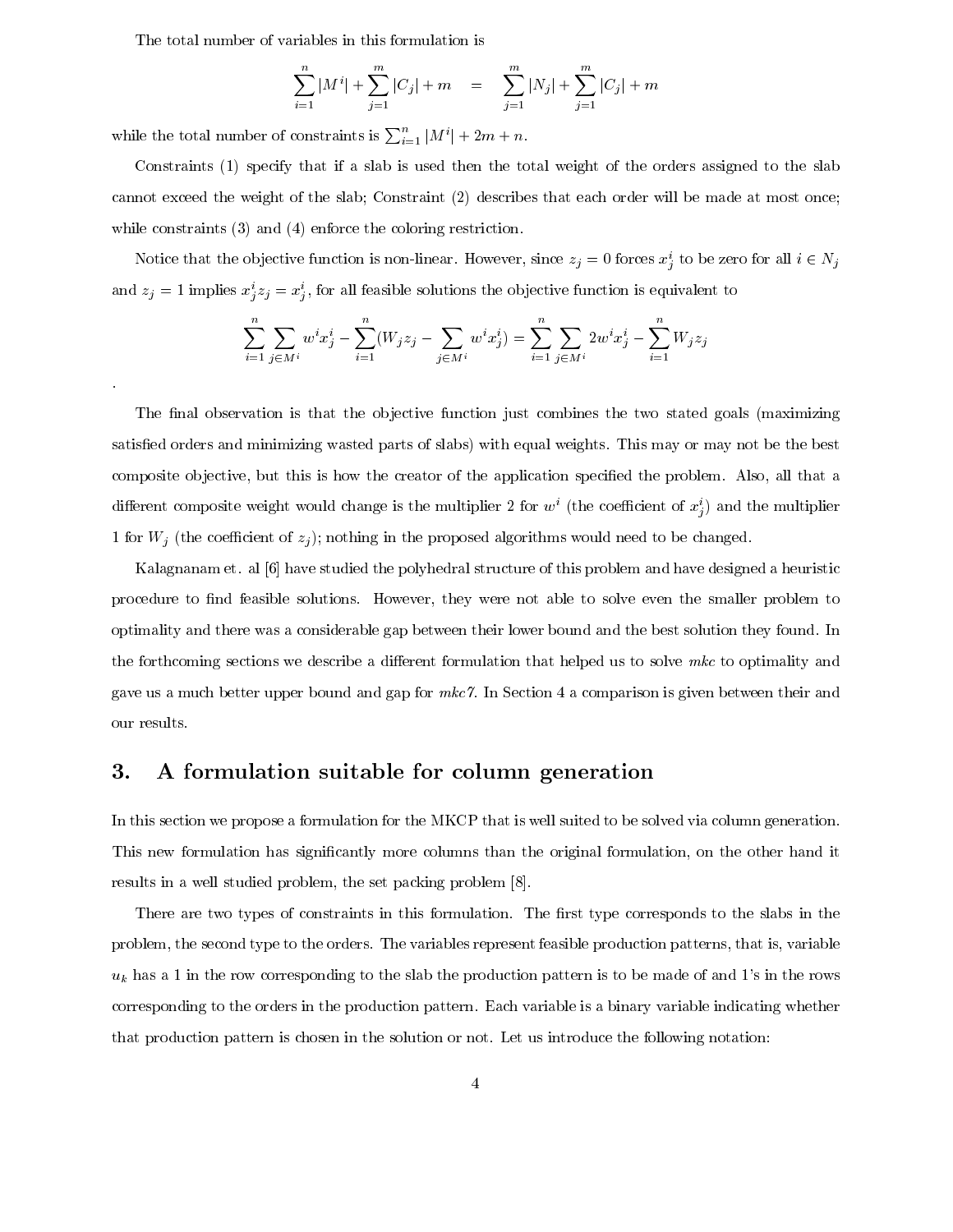Table 2: List of notations II.

- : the set of feasible production patterns
- $P_j\;$  : the set of set of feasible patterns manufacturable from slab  $j$   $P^i\;$  : the set of set of feasible patterns containing order  $i$
- 
- $R_k$ : the constraints corresponding to the slab the production pattern corresponding to  $u_k$  is made of
- $R^k$ : the constraints corresponding to the orders in the production pattern corresponding to  $u_k$

Let the cost of variable  $u_k$  be  $\bar{c}_k = \sum_{i \in R^k} 2w^i - W_{R_k}$  and create the following set packing problem:

$$
\max \sum_{k \in P} \bar{c}_k u_k
$$
  

$$
\sum_{k \in P^i} u_k \le 1 \qquad \forall 1 \le i \le n
$$
 (5)

$$
\sum_{k \in P_j} u_k \le 1 \qquad \forall 1 \le j \le m
$$
  
\n
$$
u_k \in \{0, 1\} \qquad \forall k \in P
$$
 (6)

It is very easy to see that there is a one to one correspondence between the feasible solutions of this set packing problem and the feasible solutions of the original formulation. Moreover, the construction of the  $\bar{c}$ cost vector ensures that the corresponding solutions have identical objective values. Therefore optimizing this problem is the same as optimizing the original formulation.

The obvious problem with this formulation is that the number of feasible production patterns is enormous. However, as we will see, this disadvantage is more than offset by the advantages of the formulation.

The first obvious advantage is that the capacity constraints and the color constraints are gone. They were needed in the original formulation to keep the production patterns feasible, but here we have only feasible production patterns in the formulation to start with. The second advantage is that, although the number of feasible patterns is huge, the number of patterns that are at nonzero level in any IP feasible solution, or in the solution to the LP relaxation of the formulation is very small. This property is exploited to solve the LP relaxation. We start off with a small number of patterns (actually, we can start off with none), solve the LP relaxation restricted to this set of variables, then generate new variables with positive reduced cost and add them to the formulation. If no column with positive reduced cost can be generated then we have reached an optimal solution to the LP relaxation of the full problem.

#### Generating columns with positive reduced costs  $3.1$

To improve the solution evenly, for each slab we generate a production pattern whose corresponding column has the highest reduced cost, i.e., the most positive if there is one with positive reduced cost. Finding each of these columns is again an optimization problem, since for a dual vector  $\pi$  the reduced cost of variable  $u_k$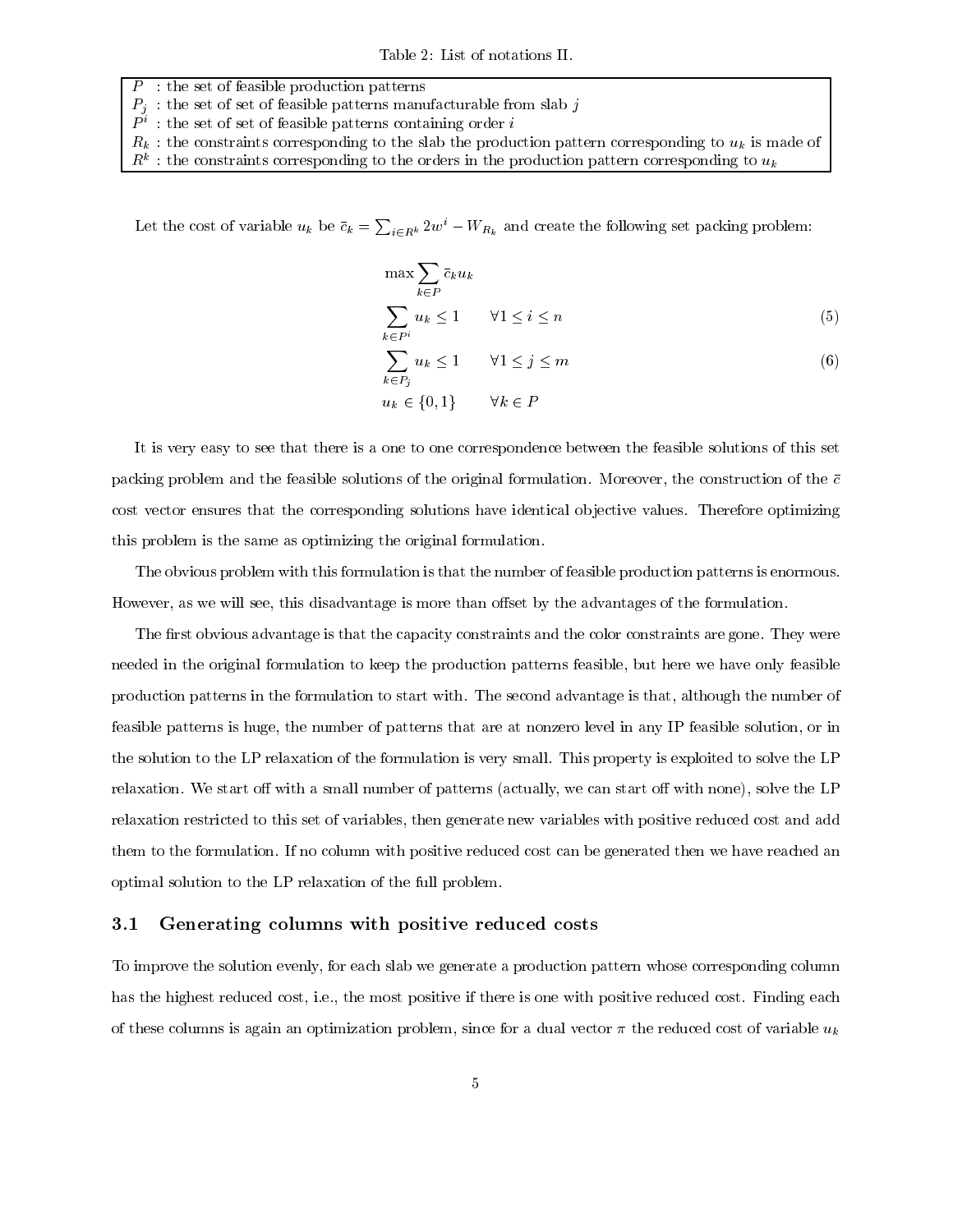whose production pattern is made of slab  $j$  is simply

$$
\bar{c}_k - \pi_j - \sum_{i \in R^k} \pi^i = \sum_{i \in R^k} 2w^i - W_j - \pi_j - \sum_{i \in R^k} \pi^i = -(W_j + \pi_j) + \sum_{i \in R^k} (2w^i - \pi^i) \tag{7}
$$

and we want to maximize this over the set of production patterns that can be manufactured from slab  $j$ . For a fixed j the first term is constant. The feasible production patterns from slab j are those that satisfy the capacity and color constraints, thus this problem is equivalent to (using the notation from the original formulation):

$$
\max \sum_{i} (2w^i - \pi_i)x_j^i \tag{8}
$$

$$
\sum_{i} w^{i} x_{j}^{i} \le W_{j} \tag{9}
$$

$$
\sum_{i} y_j^{c(i)} \le 2\tag{10}
$$

$$
x_j^i \in \{0, 1\} \tag{11}
$$

which is a knapsack problem with the side constraint that selected objects must have no more than two different colors. Moreover, the constant term in the reduced cost implies that we are only looking for production patterns whose reduced cost exceeds  $W_j + \pi_j$ . Since solving the LP relaxation of the knapsack problem (even with the side constraint) is rather simple, this required lower bound on the reduced cost can be very helpful in quickly concluding that there is no improving pattern for a particular slab.

#### 3.2 Upper bounding

The previous subsection addresses the issue of how to solve the full LP relaxation by iteratively solving smaller LP relaxations and generating columns, but we need something more. We need to be able to derive an upper bound on the optimal objective value of the full LP relaxation in every iteration. There are two reasons for this. The first is that in a Branch-and-Price algorithm we can fathom a search tree node if the upper bound on the optimal objective value of the LP relaxation at the node is already lower than the value of a currently known feasible solution. Since we may not be able to solve the subproblems that generate the columns (after all, even though the knapsack problem is considered relatively easy, it is NP-complete) we still want to have an upper bound for fathoming purposes. The second reason is that without an upper bound on the optimal value of the LP relaxation of the full problem we couldn't tell how close we are to optimality, we wouldn't have a proven gap.

Fortunately, upper bounding is very easy using Dantzig-Wolfe decomposition [2]. Since the sum of all variables in  $P_i$  is not more than 1, the objective value of the LP relaxation cannot change more than the highest reduced cost (or an upper bound on that value) as a result of changing the values of the variables in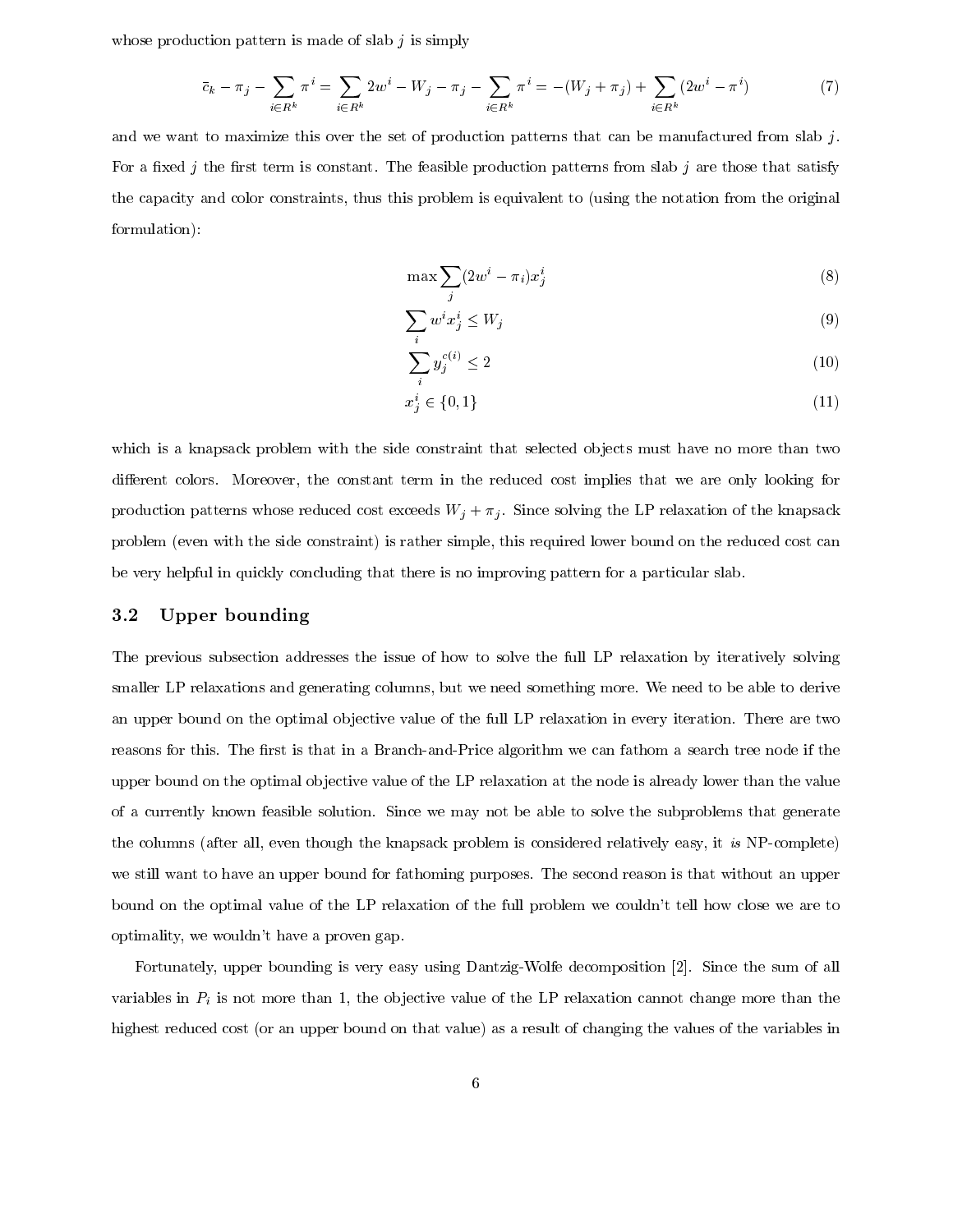$P_i$ . To get an upper bound on the reduced cost we can use the LP relaxation of the subproblem (the side constrained knapsack problem) which is very easy to solve. Now adding all "per slab" upper bounds to the optimal objective value of the current LP relaxation yields an upper bound on the optimum of the full LP relaxation.

#### Finding integral feasible solutions 3.3

Another advantage of the column generation based formulation is that it is very easy to generate feasible solutions. In each iteration we considered the fractional solution and started by including every variable above 0.5 in the solution. From the set of remaining fractional variables we excluded all that intersected the already selected variables. Whatever remained afterwards was always such a small set that we could solve the set packing problem on that set by enumeration.

#### Implementation details and computational results 4.

We have implemented the column generation method using BCP, which is part of COIN-OR, the Common Optimization INterface for Operations Research ([11]). BCP is a framework for Branch and Cut and Price algorithms, it handles all bookkeeping related to search tree management, to column and cut generation, etc. It is available as an open source program downloadable from the COIN-OR home page  $([11])$ , and one of the sample implementations for its use is our code to solve the multiple knapsack problem with color constraints. We have used OSL as the LP engine to solve the LP relaxations. We ran our experiments on an IBM RS6000 44P-375MHz workstation.

To solve the subproblems, the knapsack problem with the side constraint, we have used various algorithms. For those subproblems where the number of objects in the knapsack (i.e., the orders) is small all possible solutions were enumerated and stored in a pool. Since the subproblems have to be solved over and over again with only the costs of the items changing, this pool greatly improved the solution time when the number of possibilities is not to big (we have enumerated every knapsack containing no more than 50 orders).

For the larger subproblems we have considered every possible color pair for that knapsack, attempted to solve the knapsack problem with those items only that had the selected two colors and finally chose the best of these solutions. To solve the individual knapsack problems we have used a Dynamic Programming approach (see, e.g.,  $[7]$ ).

This approach worked fine for the problem mkc. We were always able to solve the subproblems to optimality. In four seconds we solved the full LP relaxation to optimality (i.e., proved that there are no columns not in the current formulation that has positive reduced cost). This optimal solution happened to be integral thus we have solved a previously unsolved problem. It is worthwhile to note that the optimal value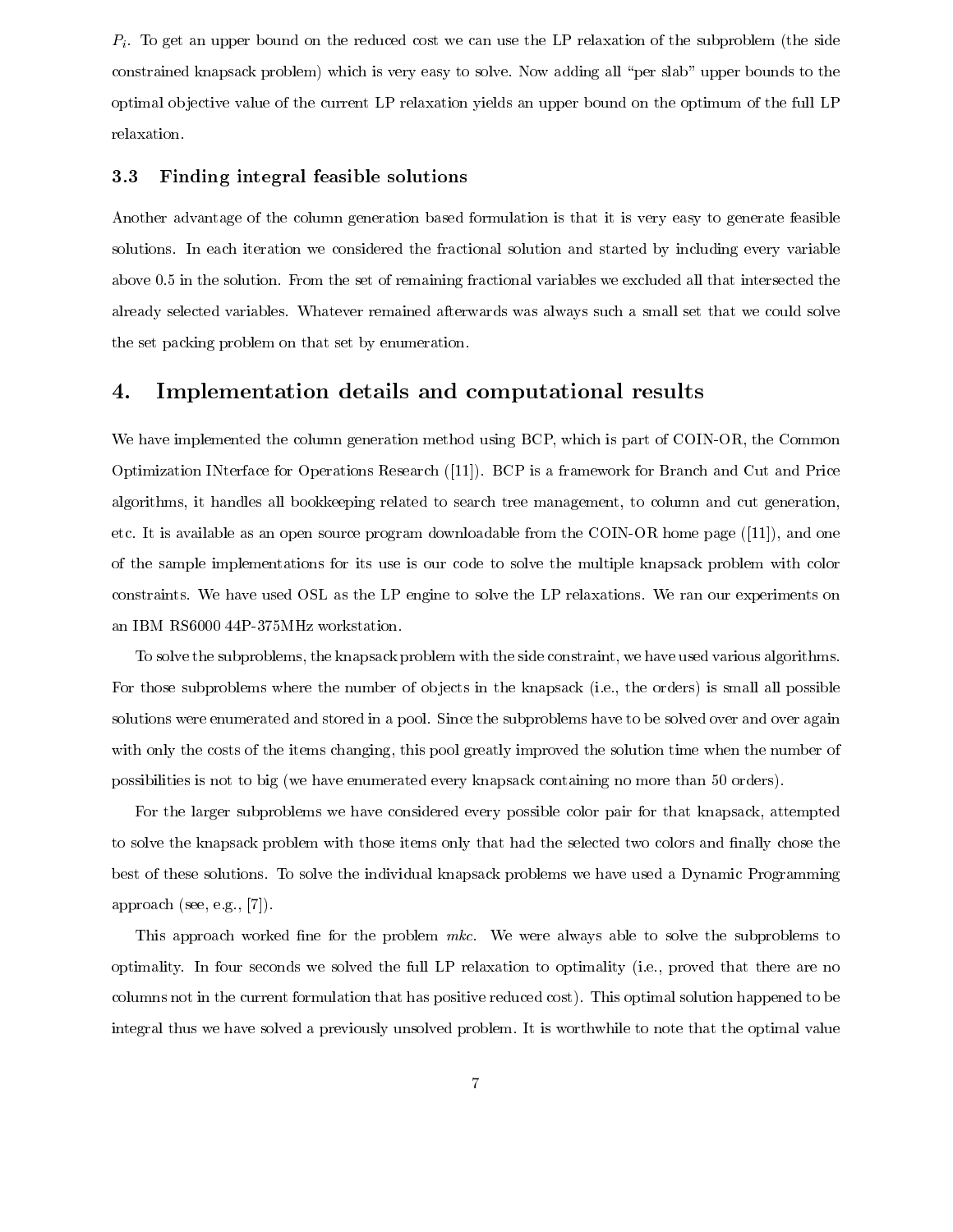of the LP relaxation of the original formulation is 611.85 and the best previously known feasible solution is 553.75. With the new formulation the optimal value of the LP relaxation is 563.846 which is also the value of the integer solution. This indicates that the new formulation is significantly tighter then the original one.

However, in  $mkc$ , which is a big brother to  $mkc$ , we have ran into difficulties. Some of the subproblems led to unsolvable knapsack problems. For example, in one subproblem there were 66 identically colored items, thus there was only one knapsack problem to solve, but the items had almost identical cost per weight ratios and almost any half of the items could be fitted into the knapsack. This type of knapsack problems are notoriously hard, and although using various heuristics one can get a close to optimal solution, proving optimality is essentially impossible. Still, the new formulation proved to be much better than the original one for this problem as well. The optimal value for the LP relaxation of the original formulation is 1200.947. For the new formulation we couldn't solve the LP relaxation to optimality, but even the upper bound we have derived using Dantzig-Wolfe decomposition is better, it is 1185.968. (To prove this bound we ran the code until no more improving columns were found. This took approximately 20 minutes.) The best previously known solution (provided by the matching-based heuristics described in  $[6]$ ) had value 1142.49 while our method produces a solution of value 1178.163 in just 71 seconds (just to solve the LP relaxation of the original formulation takes 101 seconds). Thus we have been able to close the integrality gap from 4.868% to  $0.658\%$ 

#### Conclusion and future work 5.

Our experiment clearly showed that column generation is definitely a viable alternative to traditional, cutting plane based methods. In its original formulation no commercial IP solver was able to do anything even with the smaller problem studied here, they were just branching endlessly.

However, to apply column generation one has to write problem class specific code since a generic IP solver has no way of knowing which columns are admissible to the problem. This is where using BCP proved very advantageous; we had to write only the actual routines that generated the columns, BCP took care of managing them.

On the other hand, column generation presents a different kind of difficulty. As long as one works only in the root node of the search tree everything works well, but it is not obvious how branching should be done. Branching on a variable leads nowhere. On the 0-side (where the variable is fixed to 0) the column generation procedure will be changed to "generate a column of positive reduced cost which is not the column fixed to 0". Branching several times leads to practically unsolvable subproblems. Therefore in a column generation scheme one has to branch on something that not only subdivides the feasible region but in each